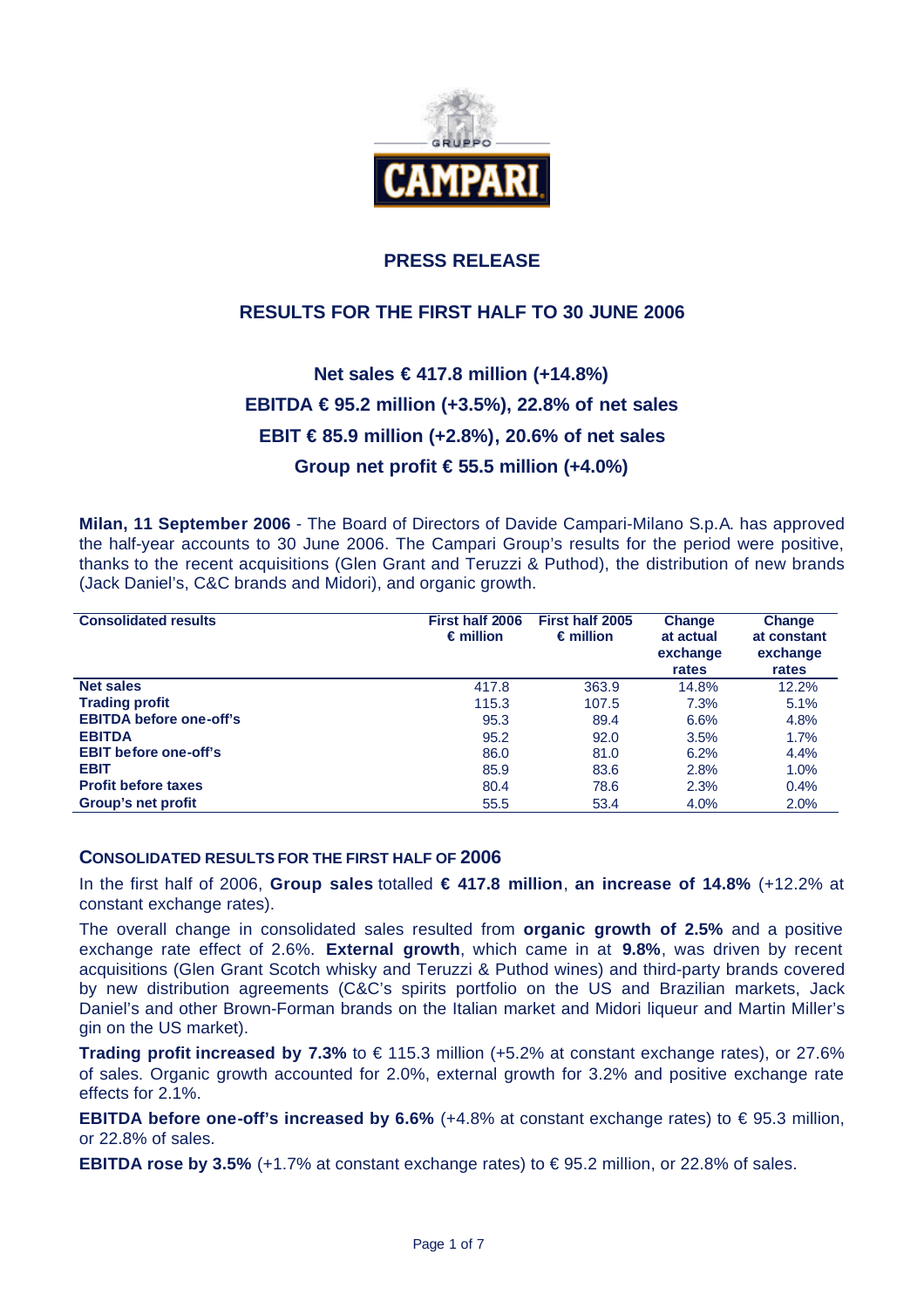**EBIT before one-off's went up by 6.2%** (+4.4% at constant exchange rates) to  $\in$  86.0 million, or 20.6% of sales.

**EBIT increased by 2.8%** (+1.0% at constant exchange rates) to € 85.9 million, or 20.6% of sales.

With regard to **depreciation and amortisation**, please note that following the adoption of IAS / IFRS, the amortisation of intangible assets no longer includes goodwill and trademark amortisation.

**Profit before tax and minority interests** was € 80.4 million, an **increase of 2.3%** (+0.4% at constant exchange rates).

**Net profit attributable to the Group** was € 55.5 million, a **rise** of 4.0% (+2.0% at constant exchange rates).

**Shareholders' equity** was € 725.1 million at 30 June 2006.

At 30 June 2006, **net debt** stood at € 479.5 million (€ 371.4 million at 31 December 2005). On 15 March 2006, the Campari Group completed the acquisition of the Glen Grant, Old Smuggler and Braemar Scotch whisky brands and related assets, for a cash consideration of € 128.9 million. The acquisition was financed by bank debt.

#### **CONSOLIDATED SALES IN THE FIRST HALF OF 2006**

The **spirits segment**, which accounts for 70.2% of sales, recorded **growth of 20.6%**, the combined result of **organic growth of 3.7%,** a positive exchange rate effect of 3.7% and **external growth of 13.3%**. External growth was driven by the newly acquired Glen Grant, Old Smuggler and Braemar Scotch whiskies and by new distribution agreements, notably for C&C's spirits portfolio on the US and Brazilian markets, Jack Daniel's whisky on the Italian market and Midori liqueur on the US market. **Campari** brand sales **dipped by 6.7%** at constant exchange rates (-4.6% at actual exchange rates), because of a slowdown in sales in the second quarter, as stocks were reduced in view of the introduction of new packaging. Sales of **SKYY Vodka rose by 12.9%** at constant exchange rates (+17.9% at actual exchange rates), thanks to a positive performance on both the US (+12.3% at constant exchange rates) and international markets (+17.9%). Regarding the other main brands, the spirits segment benefited from strong performances from **Aperol** (**+23.2%**), **Ouzo 12** (**+13.8%**) and **Brazilian brands (+10.4% at constant exchange rates)**, while **Campari Soda** and **Cynar** put in negative first-half performances (-**1.7%** and -**12.9%** respectively at constant exchange rates). Of the brands under licence, **Scotch whiskies** (**+12.6%** at constant exchange rates), **1800 tequila** (**+9.2%**  at constant exchange rates) and **Jägermeister** (**+5.3%** at constant exchange rates) performed well.

The **wines segment,** which contributed 11.4% of sales, registered **growth of 3.9%,** due to the combination of **negative organic growth of 0.8%,** a positive exchange rate effect of 0.8% and **external growth of 3.9%,** generated by the newly-acquired Teruzzi & Puthod. The segment's positive performance was driven by **Cinzano sparkling wines** (**15.7%**) and **Sella & Mosca** wines (+**3.5%**), while **Cinzano vermouth** registered a decline of **9.1%** at constant exchange rates. As for the Group's other brands, **Mondoro** registered sales growth, but **Riccadonna** suffered a decline in sales.

**Sales of soft drinks,** which came in at 17.2% of sales and were generated almost entirely on the Italian market, show a positive performance by **Crodino** (**+3.3%**) and the third-party brand **Lipton Ice Tea** (**+1.4%**). Sales of the carbonated soft drinks dropped by 3.4%.

Looking now at results **by region**, first-half sales on the **Italian market**, which account for 46.5% of sales, recorded an **increase of 4.6%**. Italian sales were boosted by external growth of **4.8%,** deriving mainly from Glen Grant and the distribution of Jack Daniel's and the other Brown-Forman brands (since May 2005); organic sales growth was **negative** at **0.2%**. Sales in **Europe** (16.6% of consolidated sales) **grew by 7.9%,** entirely due to **external growth (+9.1%)** mainly generated by the new brands Glen Grant and Teruzzi & Puthod. In the Americas, which account for 32.9% of total sales, the **US market** registered **organic growth of 10.5%**, **external growth of 28.0%** and a positive exchange rate effect of 5.1%. In **Brazil, sales** registered **organic growth of 3.7%** at constant exchange rates and a positive exchange rate effect of 23.4%. External growth was a negative 0.9%. Sales in the **rest of the world** (including duty free sales), which account for 4.0% of total sales, **grew** by **14.0%** in total, driven by **organic growth of 9.4%**.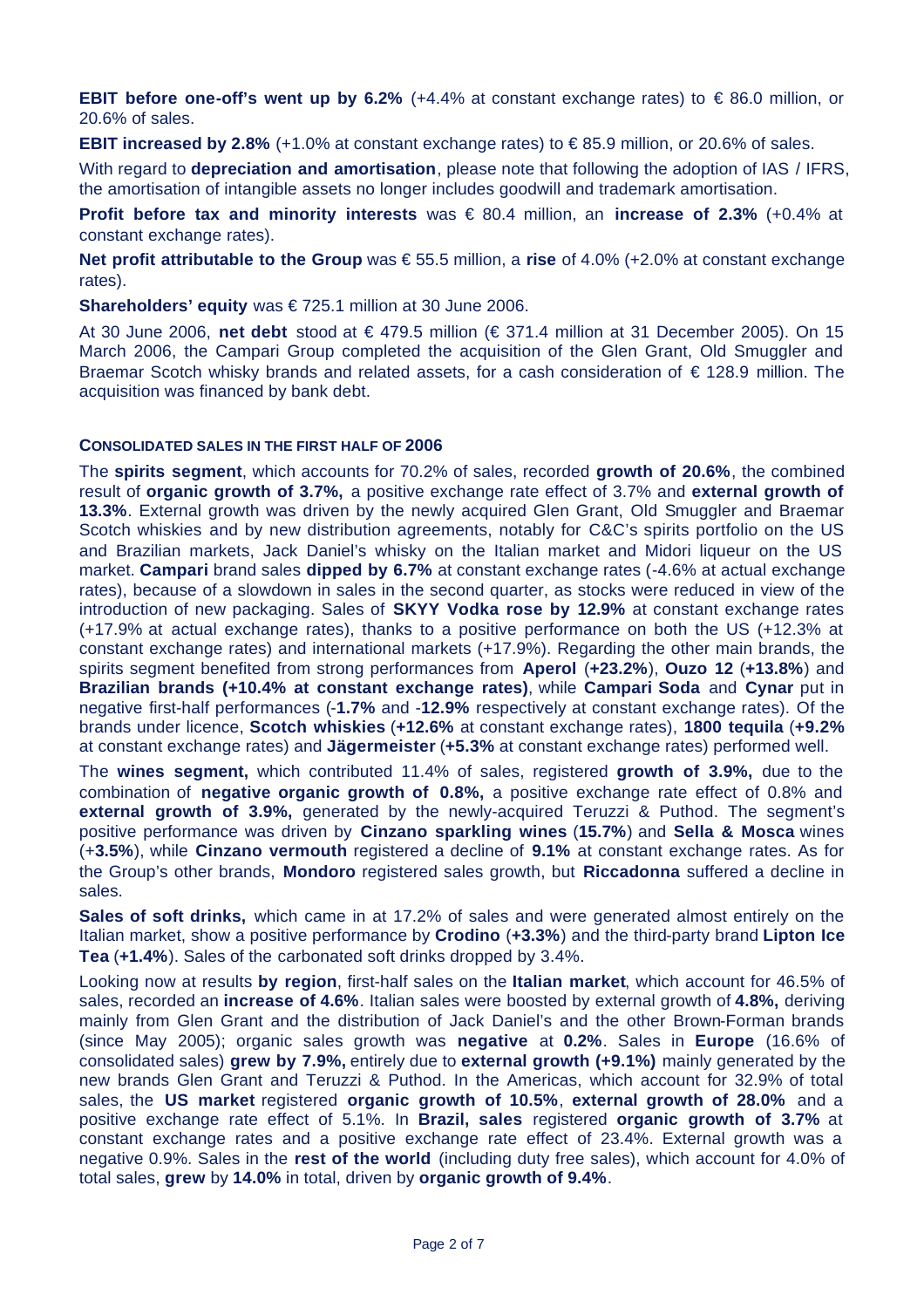#### *CONFERENCE CALL*

Please note that at **17.00 (CET) today, Monday 11 September 2006,** Campari's management will hold a conference call to present the Group's first-half results for 2006 to analysts, investors and journalists. To participate, please dial one of the following numbers:

- **from Italy: 800 914 576 (toll free number)**
- **from abroad: +39 02 3700 8208**

The **presentation** slides can be downloaded before the conference call from the main investor relations page of Campari's website, at www.campari.com/investors.

A **recording of the conference call** will be available from 21.00 (CET) on Monday 11 September until 21.00 (CET) on Monday 18 September. To hear it, please call **+44 1296 618 700** (access code: **631317**).

\* \* \*

The **Campari Group** is a major player in the global beverage sector, trading in over 190 nations around the world with a leading position in the Italian and Brazilian markets and a strong presence in the US, Germany and Switzerland. The Group has an extensive portfolio that spans three business segments: spirits, wines and soft drinks. In the spirits segment stand out internationally renowned brands, such as Campari, SKYY Vodka and Cynar together with leading local brands, such as Aperol, CampariSoda, Glen Grant, Ouzo 12 and Zedda Piras and the Brazilian brands Dreher, Old Eight, Drury's. In the wine segment together with Cinzano, known world-wide, are Liebfraumilch, Mondoro, Riccadonna, Sella & Mosca and Teruzzi & Puthod all respected wines in their category. In the soft drinks segment are Crodino, Lemonsoda and its respective line extension dominating the Italian market. The Group has over 1,500 employees. The shares of the parent company, Davide Campari-Milano, are listed on the Italian Stock Exchange.

**FOR FURTHER INFORMATION:**

**Investor enquiries: Media enquiries:** Tel.: +39 02 6225 330<br>Email: investor.relations@campari.com Website: www.campari.com Email: chiara.bressani@campari.com Email: investor.relations@campari.com

**Chiara Garavini Chiara Bressani**

**Moccagatta Pogliani & Associati** Tel.: +39 02 8693806 Email: segreteria@moccagatta.it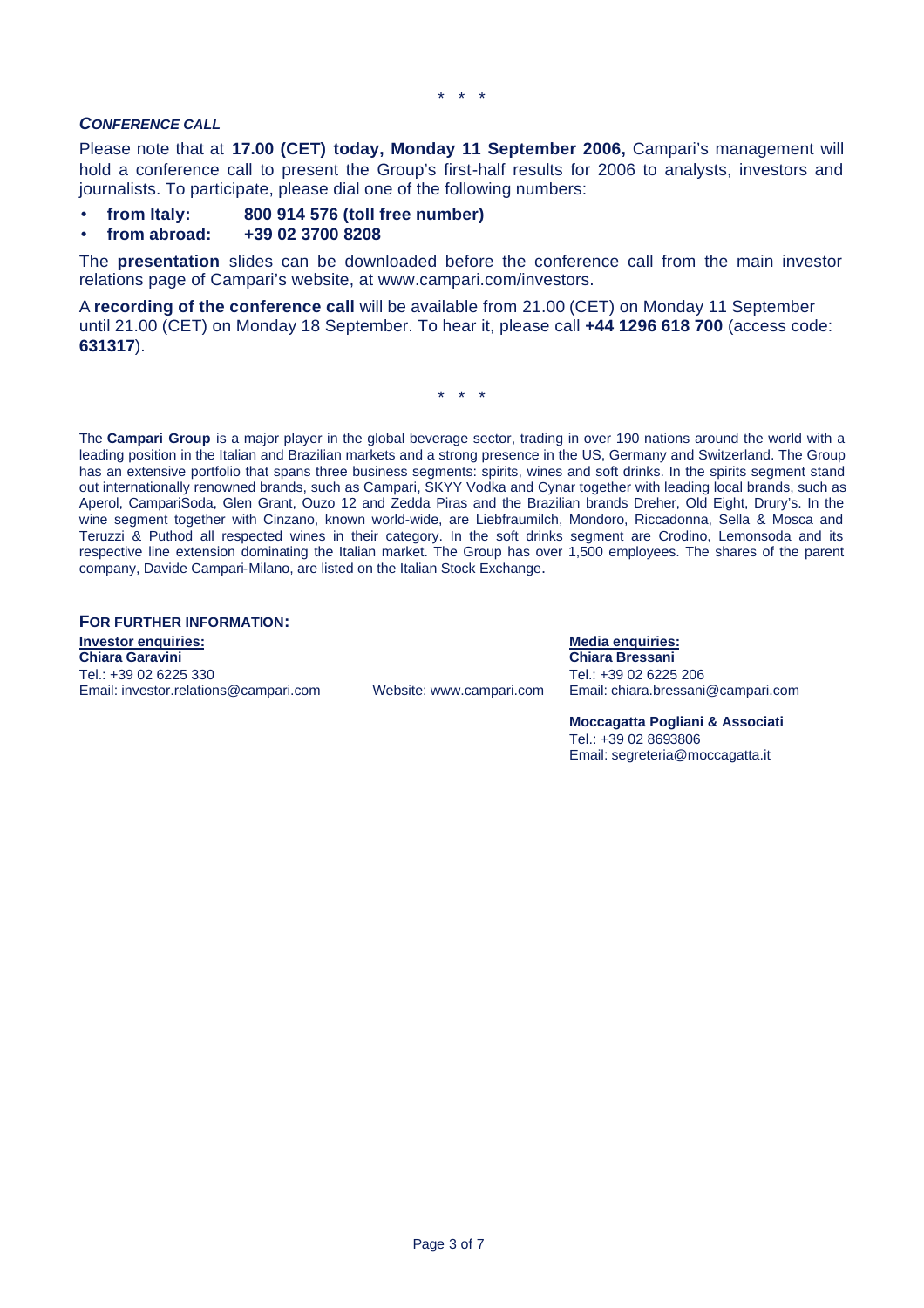#### **GRUPPO CAMPARI**

# **Consolidated net revenues by segment**

|                |                    | 1 January - 30 June 2006 |                    | 1 January - 30 June 2005 |               |
|----------------|--------------------|--------------------------|--------------------|--------------------------|---------------|
|                | $\epsilon$ million | %                        | $\epsilon$ million | $\frac{9}{6}$            | $\frac{9}{6}$ |
| <b>Spirits</b> | 293.2              | 70.2%                    | 243.1              | 66.8%                    | 20.6%         |
| <b>Wines</b>   | 47.5               | 11.4%                    | 45.8               | 12.6%                    | 3.9%          |
| Soft drinks    | 71.9               | $17.2\%$                 | 71.8               | 19.7%                    | 0.2%          |
| Other revenues | 5.1                | 1.2%                     | 3.2                | 0.9%                     | 61.1%         |
| <b>Total</b>   | 417.8              | 100.0%                   | 363.9              | 100.0%                   | 14,8%         |

#### **Consolidated net revenues by geographic area**

|                      |                    | 1 January - 30 June 2006 |                    | 1 January - 30 June 2005 |       |  |
|----------------------|--------------------|--------------------------|--------------------|--------------------------|-------|--|
|                      | $\epsilon$ million | $\%$                     | $\epsilon$ million | ℅                        | %     |  |
| Italy                | 194.2              | 46.5%                    | 185.6              | 51.0%                    | 4.6%  |  |
| Europe               | 69.5               | 16.6%                    | 64.4               | 17.7%                    | 7.9%  |  |
| Americas             | 137.5              | 32.9%                    | 99.3               | 27.3%                    | 38.5% |  |
| Rest of the world    |                    |                          |                    |                          |       |  |
| and <i>duty</i> free | 16.6               | 4.0%                     | 14.5               | 4.0%                     | 14.0% |  |
| <b>Total</b>         | 417.8              | 100.0%                   | 363.9              | 100.0%                   | 14.8% |  |

### **Consolidated income statement**

|                                          | 1 January - 30 June 2006 |          | 1 January - 30 June 2005 |          | Change    |
|------------------------------------------|--------------------------|----------|--------------------------|----------|-----------|
|                                          | $\epsilon$ million       | %        | $\epsilon$ million       | %        | %         |
| Net sales $(1)$                          | 417.8                    | 100.0%   | 363.9                    | 100.0%   | 14.8%     |
| Total cost of goods sold                 | (181.6)                  | $-43.5%$ | (150.3)                  | $-41.3%$ | 20.8%     |
| <b>Gross margin</b>                      | 236.3                    | 56.5%    | 213.6                    | 58.7%    | 10.6%     |
| Advertising and promotion                | (70.9)                   | $-17.0%$ | (62.9)                   | $-17.3%$ | 12.8%     |
| Selling and distribution expenses        | (50.0)                   | $-12.0%$ | (43.2)                   | $-11.9%$ | 15.7%     |
| <b>Trading profit</b>                    | 115.3                    | 27.6%    | 107.5                    | 29.5%    | 7.3%      |
| General and administrative expenses      |                          |          |                          |          |           |
| and                                      |                          |          |                          |          |           |
| other net operating income               | (29.4)                   | $-7.0%$  | (26.5)                   | $-7.3%$  | 10.8%     |
| <b>EBIT before one-off's</b>             | 86.0                     | 20.6%    | 81.0                     | 22.3%    | 6.2%      |
| One-off's                                | (0.1)                    | 0.0%     | 2.6                      | 0.7%     | $-102.9%$ |
| <b>Operating profit = EBIT</b>           | 85.9                     | 20.6%    | 83.6                     | 23.0%    | 2.8%      |
| Net financial income (expenses)          | (5.5)                    | $-1.3%$  | (4.7)                    | $-1.3%$  | 16.2%     |
| Income from associates                   | (0.0)                    | 0.0%     | (0.2)                    | $-0.1%$  | $-92.7%$  |
| Pre-tax profit before minority interests | 80.4                     | 19.2%    | 78.6                     | 21.6%    | 2.3%      |
| <b>Taxes</b>                             | (22.5)                   | $-5.4%$  | (23.4)                   | $-6.4%$  | $-3.7%$   |
| Net profit before minority Interests     | 57.9                     | 13.9%    | 55.2                     | 15.2%    | 4.8%      |
| <b>Minority interests</b>                | (2.3)                    | $-0.6%$  | (1.8)                    | $-0.5%$  | 28.4%     |
| Group's net profit                       | 55.5                     | 13.3%    | 53.4                     | 14.7%    | 4.0%      |
|                                          |                          |          |                          |          |           |
| Depreciation & Amortization              | (9.3)                    | $-2.2%$  | (8.5)                    | $-2.3%$  | 10.4%     |
| <b>EBITDA before one-off's</b>           | 95.3                     | 22.8%    | 89.4                     | 24.6%    | 6.6%      |
| <b>EBITDA</b>                            | 95.2                     | 22.8%    | 92.0                     | 25.3%    | 3.5%      |

(1) Net of discounts and excise duties.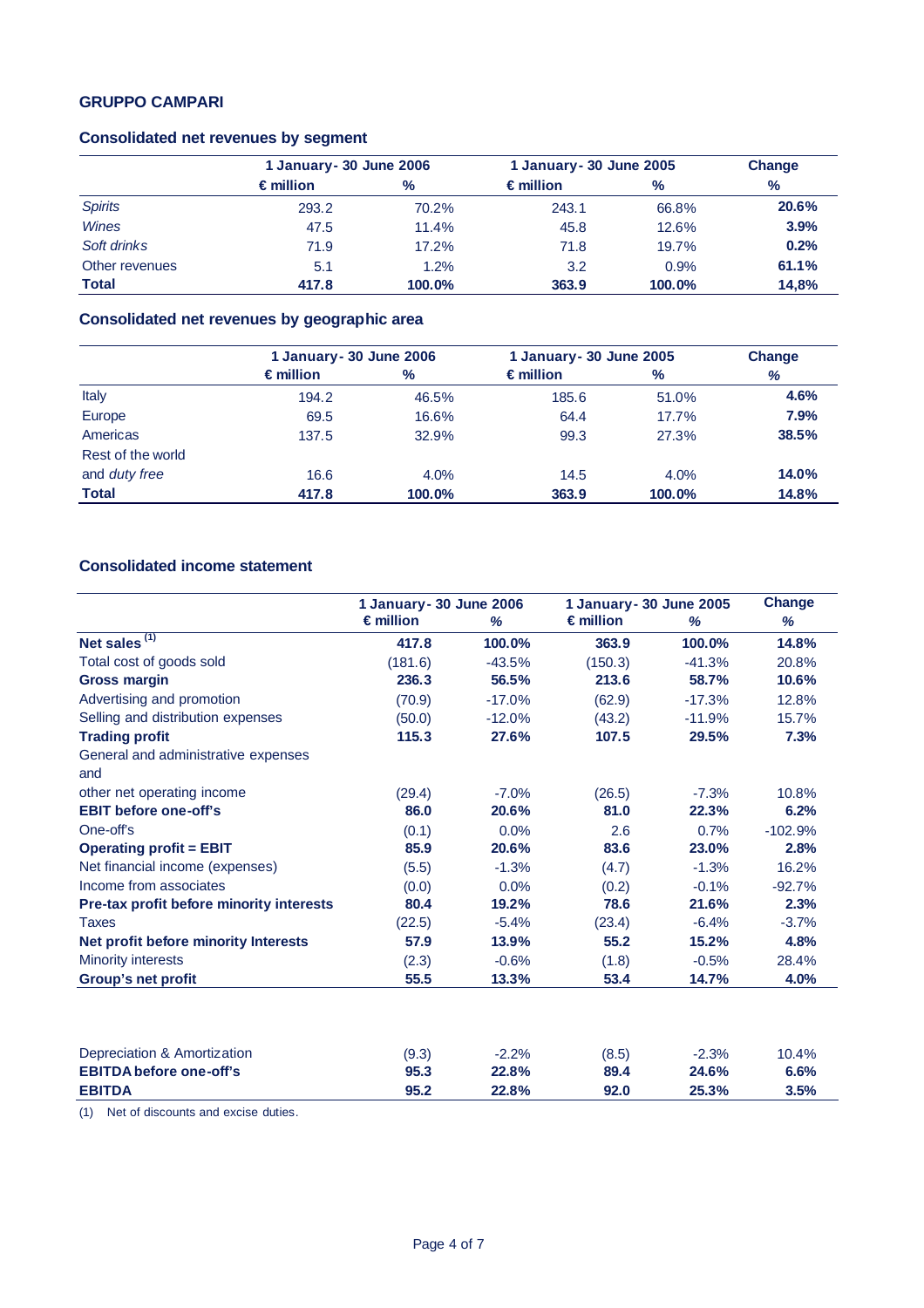### **GRUPPO CAMPARI**

#### **Consolidated balance sheet**

|                                             | 30 June 2006       | 31 December 2005   |
|---------------------------------------------|--------------------|--------------------|
|                                             | $\epsilon$ million | $\epsilon$ million |
| <b>ASSETS</b>                               |                    |                    |
| <b>Non-current assets</b>                   |                    |                    |
| Net tangible fixed assets                   | 156.5              | 152.5              |
| <b>Biological assets</b>                    | 14.4               | 13.5               |
| Property                                    | 4.6                | 4.6                |
| Goodwill and trademarks                     | 839.0              | 750.6              |
| Intangible assets                           | 3.7                | 3.8                |
| Interests in associates                     | 0.6                | 0.6                |
| Pre-paid taxes                              | 16.7               | 16.5               |
| Other non-current assets                    | 6.4                | 11.1               |
| <b>Total non-current assets</b>             | 1,041.8            | 953.2              |
| <b>Current assets</b>                       |                    |                    |
| Inventories                                 | 187.0              | 135.3              |
| <b>Trade receivables</b>                    | 229.2              | 237.4              |
| Short-term financial receivables            | 2.8                | 3.2                |
| Cash, bank and securities                   | 361.0              | 247.5              |
| Other receivables                           | 22.6               | 24.2               |
| <b>Total current assets</b>                 | 802.5              | 647.6              |
| Non-current assets for sale                 | 0.1                | 0.1                |
| <b>Total assets</b>                         | 1,844.4            | 1,600.9            |
| <b>LIABILITIES AND SHAREHOLDERS' EQUITY</b> |                    |                    |
| <b>Shareholders' equity</b>                 |                    |                    |
| Share capital                               | 29.0               | 29.0               |
| <b>Reserves</b>                             | 693.9              | 664.5              |
| Group's shareholders' equity                | 722.9              | 693.6              |
| <b>Minority interests</b>                   | 2.2                | 2.2                |
| <b>Total shareholders' equity</b>           | 725.1              | 695.8              |
| <b>Non-current liabilities</b>              |                    |                    |
| <b>Bonds</b>                                | 335.8              | 374.6              |
| Other non-current financial payables        | 138.0              | 122.8              |
| Staff severance funds                       | 14.4               | 14.3               |
| <b>Risks funds</b>                          | 6.4                | 10.1               |
| Deferred tax                                | 45.6               | 43.3               |
| <b>Total non-current liabilities</b>        | 540.3              | 565.1              |
| <b>Current liabilities</b>                  |                    |                    |
| <b>Banks loan</b>                           | 353.5              | 112.8              |
| Other financial payables                    | 16.2               | 17.2               |
| Trade payables                              | 147.0              | 150.2              |
| Payables to tax authorities                 | 29.2               | 25.1               |
| Other current liabilities                   | 33.2               | 34.8               |
| <b>Total current liabilities</b>            | 579.1              | 340.0              |
| Total liabilities and shareholders' equity  | 1,844.4            | 1,600.9            |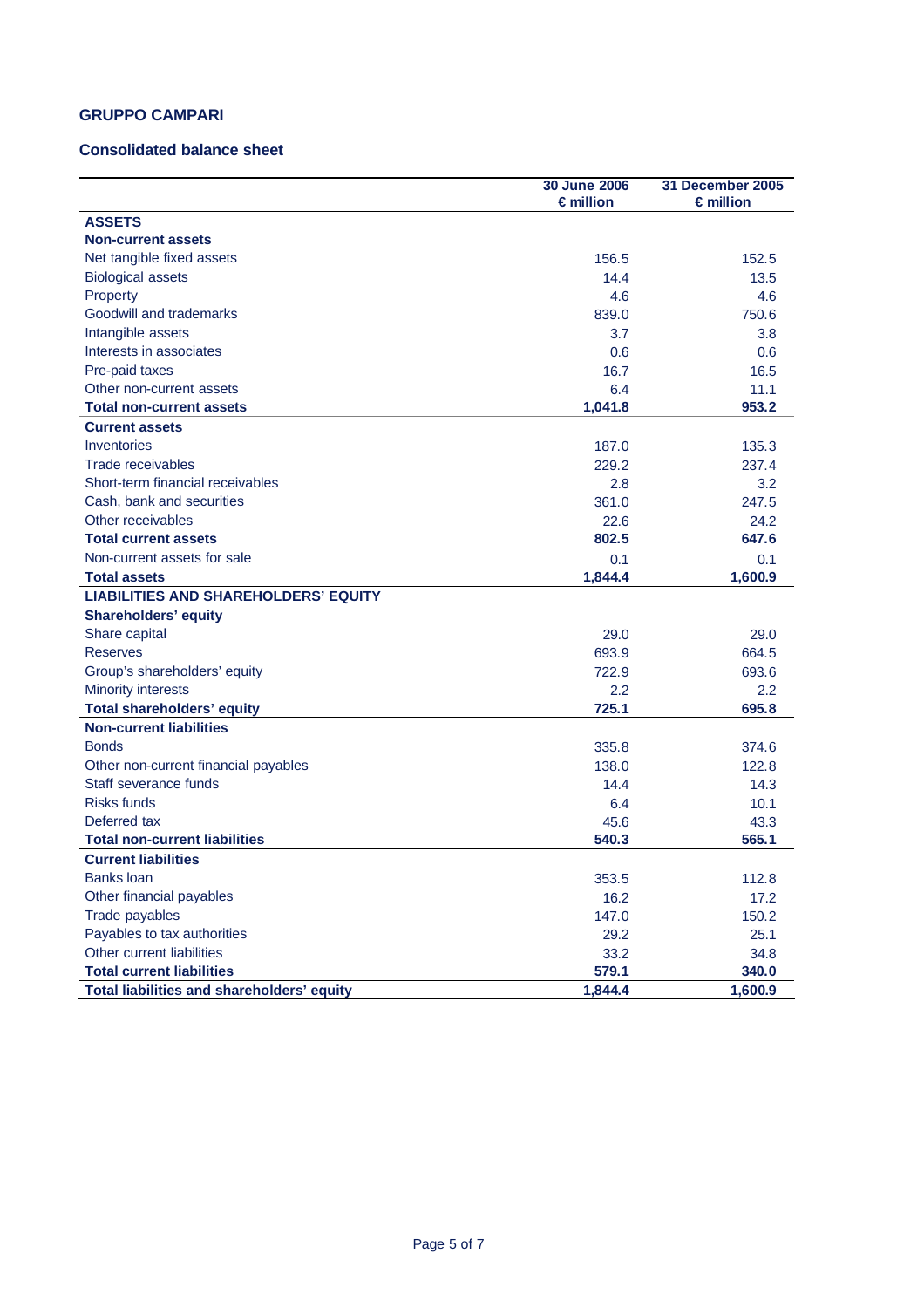### **GRUPPO CAMPARI**

#### **Consolidated cash flow statement**

|                                                                     | <b>30 June 2006</b><br>$\epsilon$ million | <b>30 June 2005</b><br>$\epsilon$ million |
|---------------------------------------------------------------------|-------------------------------------------|-------------------------------------------|
| Net profit                                                          | 55.5                                      | 53.4                                      |
| Amortisation and other non-cash items<br>Net change in tax payables | 10.2                                      | 14.4                                      |
| and receivables and other non financial assets and liabilities      | 2.1                                       | 8.8                                       |
| <b>Cash flow from operating activities</b>                          |                                           |                                           |
| before change in operating working capital                          | 67.8                                      | 76.6                                      |
| Net change in operating working capital                             | (27.3)                                    | (29.3)                                    |
| <b>Cash flow from operating activities</b>                          | 40.5                                      | 47.3                                      |
| Cash flow from investing activities                                 | (9.5)                                     | (7.4)                                     |
| <b>Free cash flow</b>                                               | 30.9                                      | 39.9                                      |
| Acquisitions and changes in perimeter                               | (128.9)                                   | (118.2)                                   |
| Other changes                                                       | (0.1)                                     | 0.5                                       |
| Dividends paid                                                      | (28.1)                                    | (28.1)                                    |
| <b>Cash flow from other activities</b>                              | (157.1)                                   | (145.8)                                   |
| Other exchange rate differences and other movements                 | 18.1                                      | (19.9)                                    |
| Net increase (decrease) in net financial position                   | (108.1)                                   | (125.8)                                   |
|                                                                     |                                           |                                           |
| Net financial position at start of period                           | (371.4)                                   | (230.0)                                   |
| Net financial position at end of period                             | (479.5)                                   | (355.8)                                   |